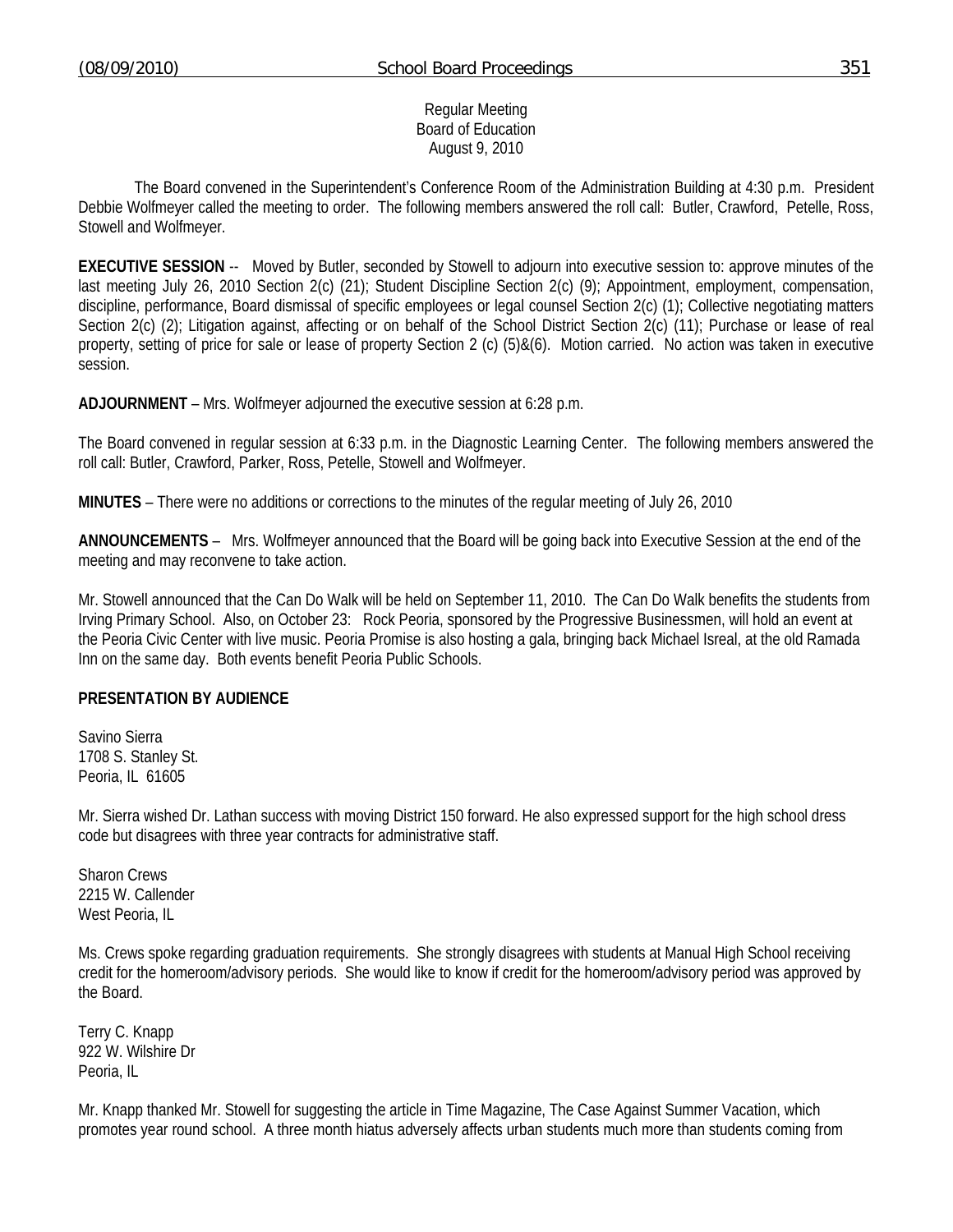higher income families. He also spoke against the Johns Hopkins program.

Bob Darling 230 E. High Point Road Peoria, Il

Mr. Darling would like to see the live broadcast of Board of Education meetings return. He also commended the high school dress code but hoped the schools have the manpower to maintain it. He also announced that the Evaluation Tool Committee will be meeting on Tuesday, August 10, 2010.

Charlie Thomas 619 Forest Lawn Peoria, IL

Mr. Thomas agrees with Mr. Darling that the dress code will be a battle to enforce in the high schools. He also suggested that the three tier bell schedule needs to be revisited as it is a nightmare for parents. Mr. Thomas was happy to see Mrs. Williamson on the agenda for tonight's meeting and would like to see the school district go to an "Undercover Boss" kind of evaluation system. Evaluations should be unannounced.

Esther Lee Duncan Peoria, IL

Ms. Duncan said that this was her first time at the podium but wanted to express her frustration with District 150. Her son completed summer school but cannot get a response from anyone in regards to whether he was being promoted or not. She feels as if the system has failed her son as well as her and her husband as parents.

Phil Romanus 3321 12 Oaks Peoria, IL

Mr. Romanus is a member of the Peoria High School Boosters and currently has a son that attends the school. He feels that the three year contract that the new principals received was unfair to the current principals who received one year contract. The students at Peoria High as well as the other schools in Peoria need stability which would be provided with longer contracts.

Mrs. Jeannie Williamson addressed the Board with her final report on the consolidation of Woodruff High School. She feels that there were 10 points that made a difference in the consolidation:

- 1. The community at large was ready for closure "economically" due to enrollment.
- 2. The administration worked well together. The team was unified and worked well together. Teri Dunn was supportive and calm, reassuring to students, teachers and parents and handled the closure of Woodruff High School with class and dignity. Randy Simmons was well prepared for the influx of students and ready for the change. He is very well organized and thorough in his planning. Mr. Simmons is excited and supportive and ready for the change. These two veteran administrators were the right people in the right place at the right time.
- 3. Legal Council Attorney Bob Gates did a great deal of research which helped the consolidation team learn from others' mistakes.
- 4. Army of Volunteers Six transition committees:

Safety Committee – This committee, lead by Randy Simmons, prepared plans to make the facility a safe learning environment. This committee brought in a National Safety Consultant, Mr. Michael Dorn, who worked with the committee and made a list of recommendations to ensure a safe environment.

Athletic Committee – This committee, lead by Nick Swanson, communicated directly with the IHSA to ensure a smooth transition for student athletes concerning athletic eligibility. There was a redistribution of WHS athletic equipment to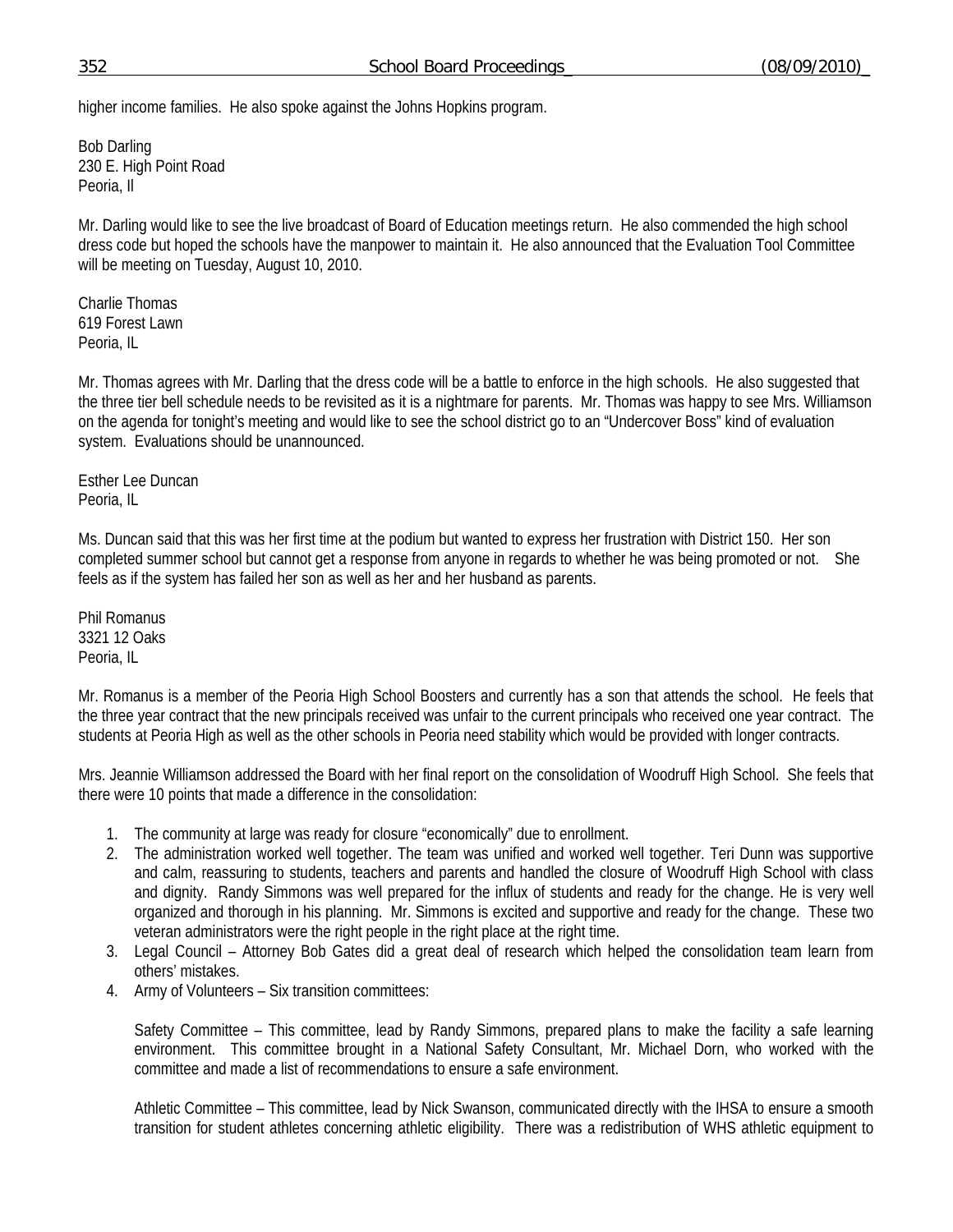the other three high schools. This committee strongly suggested an activity bus run from Peoria High to the Woodruff High School area for athletes on a daily basis.

Scholarship Committee: Mrs. Wendy Blickenstaff chaired this committee with the aide of Linda Sahn. All of the Woodruff High School scholarships were addressed. It was also recommended that the former WHS Students of the class of 2011 be allowed to wear a blue and gold honor cord to signify their time at Woodruff High School.

 Welcoming and Blending Committee - Co-chaired by Taunya Jenkins and Cindy Clark, this committee spoke directly with students to recognize their concerns. Dr.Rita Ali from ICC and Sandy Burke surveyed the WHS students and generated a report. The principals received the results of this survey and the issues generated from this report were addressed with the students when they visited their new school.

The Welcoming and Blending Committee was chaired by Brien Dunphy and Donna Miller. The objective of this committee was planning back-to-school activities to help blend the faculties of the two buildings. Teachers that had received their new assignments before May were able to participate in the School Improvement Day activities at their new school.

The Activities Committee was chaired by Chris Perry. This committee gathered activity sponsors from the four high schools and planned on how to blend WHS students with the current students in their new clubs.

Over one hundred people served on these committees and should be commended for their service.

- 5. Board of Education The Board of Education came together and supported each other no matter how each member voted. This sent a message to the entire school system of your unity.
- 6. Three Superintendents were involved in the closure of Woodruff High School: Mr. Ken Hinton recommended the closure, Interim Superentendent, Dr Norm Durflinger, was involved with the transition and planning, and Dr. Grenita Lathan is the anchor for the change and implementation of the final phase.
- 7. Why did this work? Our system was logical, systematic and easily understood. The plan was driven by data and executed with common sense.
- 8. Communication The new boundaries for District 150 were distributed to families nearly eight months in advance. The majority of teachers received notification early in April as to their placements.
- 9. Collaboration with the union Mr. Darling helped to facilitate the placement of teachers and address the concerns of teachers.
- 10. The family atmosphere at Woodruff High School prevailed in making the transition a success.

Mr. Randy Simmons, PHS Principal, added to Mrs. Williamson's Ten Reasons for a Successful Consolidation with number 11, Mrs. Williamson. Mr. Simmons said that Mrs. Williamson was the right person to anchor this project and commended Teri Dunn for being a class act during the transition. He also expressed his gratitude to the union for all of their help and support.

## **INFORMATION ITEMS – REPORTS FROM SUPERINTENDENT AND STAFF** –

- 1. GOAL 1 STUDENT ACHIEVEMENT
- 2. Goal 2 FISCAL RESPONSIBILITY

 PURCHASE ORDERS OVER \$2,500 – Mrs. Schau presented this report for the Board's review. Questions were asked and answered regarding the report.

- 3. GOAL 3 QUALITY STAFF
- 4. GOAL 4 SAFE, CARING ENVIRONMENTS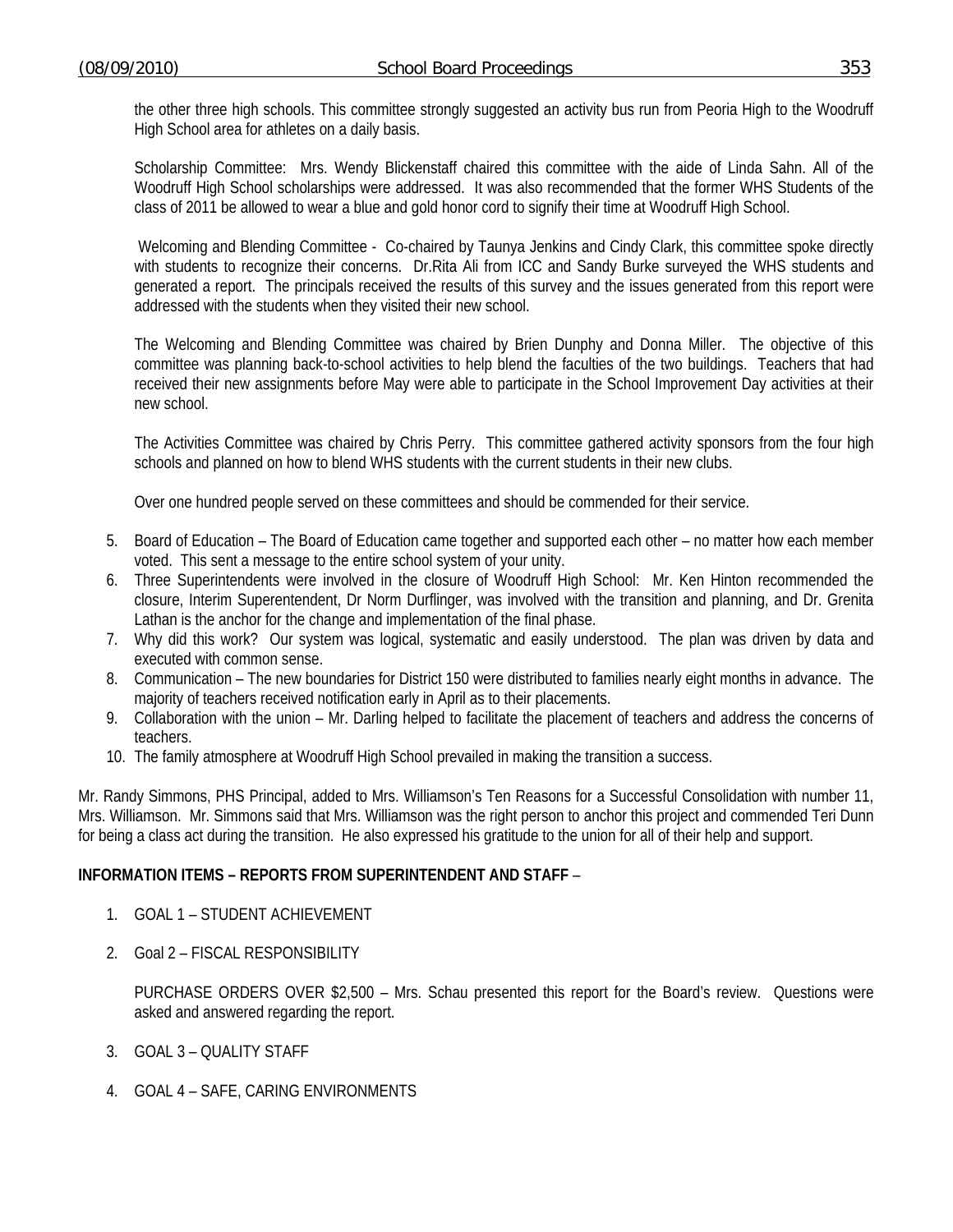5. GOAL 5 – CULTURE OF CUSTOMER SERVICE

1. (NEW Request Status) - Since our last Board meeting report on July 26, 2010, we have received six (6) NEW Freedom of Information act requests. Of these new requests, five (5) were filled and one (1) is pending.

2. (PENDING Request status) - Of the two (2) pending requests noted on the July 26, 2010 Board report, one (1) is still in pending status and one (1) was filled.

3. (Request Summary – since January 1, 2010) - We have received one hundred five (105) requests for this calendar year.

## **CONSENT AGENDA –**

ADOPTION OF CONSENT CALENDAR – Moved by Stowell, seconded by Petelle adoption of the consent calendar.

On roll call, 7 ayes. Motion carried.

## **DELIBERATION AGENDA** - .

**ADMINISTRATOR'S CONTRACT:** Moved by Stowell, seconded by Petelle, that the Board of Education approve the employment contracts for Dr. Michelle Ungurait, Associate Superintendent and Revonda Johnson, Instructional Improvement Officer.

On roll call, 7 ayes. Motion carried.

**PRINCIPAL'S CONTRACTS:** Moved by Stowell, seconded by Petelle, that the Board of Education approve the employment contract, as amended, for a period of three (3) years for Ursula Brown and James Jemilo. Year one – 210 days, Years two and three – 260 days.

On roll call, 7 ayes. Motion carried.

**APPOINTMENT OF ASSISTANT SECRETARY FOR THE 2010/2011 SCHOOL YEAR:** Moved by Stowell, seconded by Petelle that the Board of Education approve Kena M. Brown as Assistant Secretary to the Board of Education.

On roll call, 7 ayes. Motion carried.

**CHANGES TO DISCIPLINE POLICY 7:190 – ADMINISTRATIVE POLICY – PROHIBITED STUDENT CONDUCT:** Moved by Stowell, seconded by Petelle, that the Board of Education authorize the Administration to modify Administrative Policy 7:190 Prohibited Student Conduct, in accordance with recent changes in applicable laws.

On roll call, 7 ayes. Motion carried.

**WOODRUFF HIGH SCHOOL MEMORABILIA -** Moved by Stowell, seconded by Petelle, that the Board of Education accept the recommendation of the Memorabilia Committee for disbursement of memorabilia from Woodruff High School.

On roll call, 7 ayes. Motion carried.

**EDUCATIONAL SERVICE CONTRACT WITH PROCTOR COMMUNITY HOSPITAL CHEMICAL DEPENDECNY CENTER –**  Moved by Stowell, seconded by Petelle, that the Board of Education enter into a one (1) year contract with Proctor Community Hospital to provide Chemical Dependency Services.

On roll call, 7 ayes. Motion carried.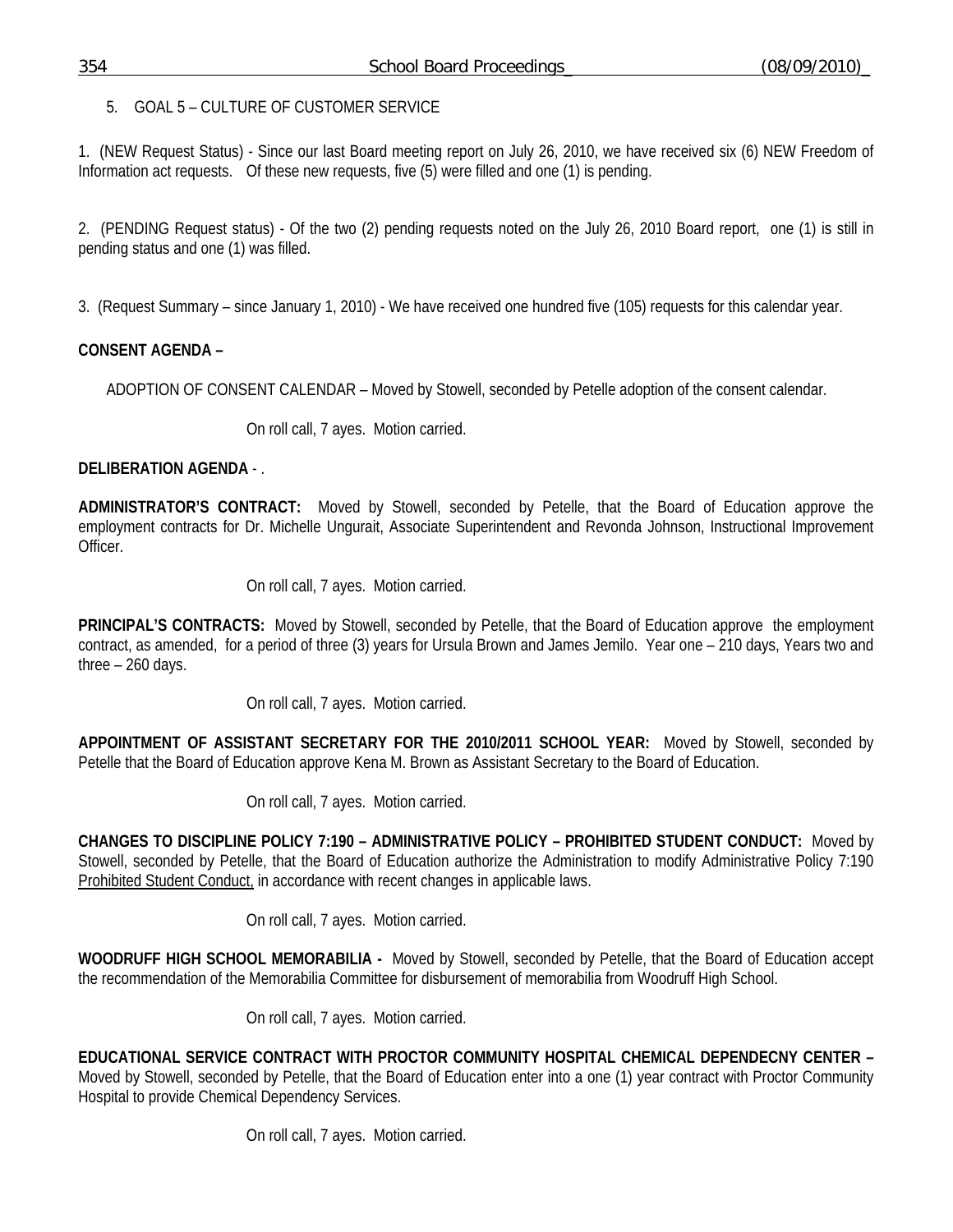**MEMORANDUM OF UNDERSTANDING –** Moved by Stowell, seconded by Petelle, that the Board of Education approve the clarification of the role, obligation and responsibility for each party in creating and administering a Full-Service Community School within District 150.

On roll call, 7 ayes. Motion carried.

**APPROVAL OF PIPPEN CONSULTING CONTRACT –** Moved by Stowell, seconded by Petelle, that the Board of Education approve the Pippen Consulting Contract.

On roll call, 7 ayes. Motion carried.

**PAYMENT OF BILLS** – Moved by Stowell, seconded by Petelle, to approve payment of the following bills:

| <b>Description</b>                  | <b>Balance Sheet</b> | Revenue | Expense    | Total      |
|-------------------------------------|----------------------|---------|------------|------------|
| EDUCATIONAL FUND                    | 15,737.75            | 0.00    | 697.154.84 | 712,892.59 |
| <b>OPERATIONS, BLDG &amp; MAINT</b> | 0.00                 | 0.00    | 89,760.99  | 89.760.99  |
| TRANSPORTATION                      | 0.00                 | 0.00    | 31,417.73  | 31,417.73  |
| CAPITAL PROJECTS                    | 0.00                 | 0.00    | 3.665.00   | 3,665.00   |
| CAPITAL IMPROVMENTS                 | 0.00                 | 0.00    | 120,268.21 | 120,268.21 |
| <b>FUND SUMMARY TOTALS</b>          | 15.737.75            | 0.00    | 942,266.77 | 958.004.52 |

On roll call, 7 ayes. Motion carried.

**REQUEST TO PURCHASE** - Moved by Stowell, seconded by Petelle, to approve of the attached Request to Purchase.

On roll call, 7 ayes. Motion carried.

**HUMAN RESOURCE REPORT** – Moved by Stowell, seconded by Petelle, to approve the following Human Resources report as presented by the administration.

| I. | <b>Certified Personnel</b><br><b>Appointments</b><br>Administrators                                                                                                                                                                                                                                                                                                                                                                                                                                                            | <b>Effective Date</b> |
|----|--------------------------------------------------------------------------------------------------------------------------------------------------------------------------------------------------------------------------------------------------------------------------------------------------------------------------------------------------------------------------------------------------------------------------------------------------------------------------------------------------------------------------------|-----------------------|
|    | Grant, Shaun - Lincoln / Assistant Principal (200 Day)                                                                                                                                                                                                                                                                                                                                                                                                                                                                         | 08/16/10              |
|    | Jemilo, James - Sterling / Principal                                                                                                                                                                                                                                                                                                                                                                                                                                                                                           | 08/10/10              |
|    | Morrow, Tremain - Peoria High / Dean (190 Day)<br>Nunn, Carolyn - Hines / Assistant Principal /                                                                                                                                                                                                                                                                                                                                                                                                                                | 08/16/10              |
|    | Special Education Coordinator (Speech)                                                                                                                                                                                                                                                                                                                                                                                                                                                                                         | 08/16/10              |
|    | <b>Teachers</b><br>Adams, Elizabeth - Hines / Music<br>Burton, Ryan - Manual High & Knoxville Center / Art<br>Cantu, Sandy - Manual High / Social Studies<br>Coonradt, Mitchell - Manual High / Social Studies<br>Dennis, Onna - Glen Oak / Grade 5<br>Gindville, Sarah - Lincoln & Von Steuben / Art<br>Jackson, Andrea - Glen Oak / Grade 6<br>Parker, Margaret - Manual High / Science<br>Poquette, Jonathan - Von Steuben & Lincoln / Band<br>Powers, Katie – Glen Oak / Technology<br>Skinner, Stephanie – Glen Oak / Art | 08/30/10              |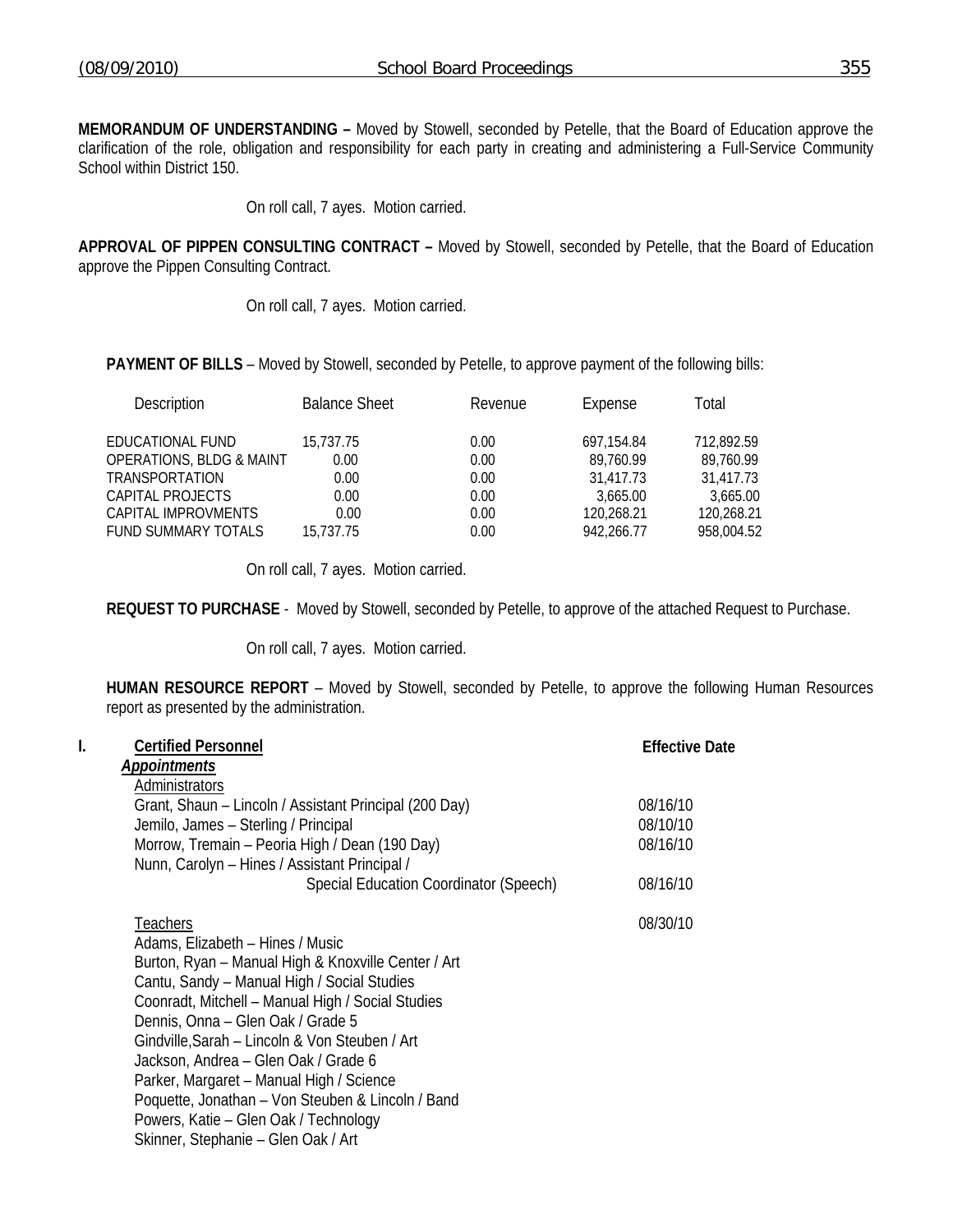|     | Smith, Michelle - Peoria High / Intervention Teacher                                     |          |
|-----|------------------------------------------------------------------------------------------|----------|
|     | Speiden, Ryan - Manual High / Social Studies                                             |          |
|     | Wiedelman, Leigh - Northmoor Edison / Music<br>Wilhelms, Angela - Lincoln / Math Grade 7 |          |
|     | Woodhall, Scott - Lindbergh & Washington / Art                                           |          |
|     | Tutors                                                                                   |          |
|     | Neal, Susie - Concordia                                                                  | 08/16/10 |
|     | Scheirer, Antoinette - St Mark's                                                         | 08/19/10 |
|     | Speck, Anne - St Mark's                                                                  | 08/19/10 |
|     | <b>Teachers - Returned from Reduction in Force</b>                                       | 08/30/10 |
|     | Branch, Angela - Sterling / Grade 5                                                      |          |
|     | Darnell, Alice - Manual High / Intervention Teacher                                      |          |
|     | Gesford, Tad - Sterling / Grade 5                                                        |          |
|     | Lawless, Mary - Glen Oak / Grade 5                                                       |          |
|     | O'Neil, Kelly - Glen Oak / Grade 6                                                       |          |
|     | Yocum, Jolynn - Richwoods High / Study Hall                                              |          |
|     | Leaves of Absence                                                                        |          |
|     | <b>Maternity Leave</b>                                                                   |          |
|     | Plaskon, Lizabeth - Thomas Jefferson / Grade 5                                           | 08/30/10 |
|     | <b>Returned to Work</b>                                                                  |          |
|     | <b>From Maternity Leave</b>                                                              |          |
|     | Eden, Mindy - Richwoods High / Mathematics                                               | 08/30/10 |
|     | Perce, Elizabeth - Rolling Acres / Special Education                                     | 08/30/10 |
|     | Tatum, Monica - Lindbergh / Language Arts Grade 6                                        | 08/30/10 |
|     | <b>Resignations</b>                                                                      |          |
|     | Teachers                                                                                 |          |
|     | Birkel, Dustin - Manual High / Social Studies/ Other Employment                          | 07/28/10 |
|     | Bonsoe, Lisa - Thomas Jefferson / Grade 5 / No Reason Given                              | 08/02/10 |
|     | Faulkner, Kevin - Von Steuben / Science Grade 7/ Other Employment                        | 07/28/10 |
|     | Rock, Ellen - Richwoods High / Special Education / Relocation                            | 08/29/10 |
|     | Ryia, Michael - Manual High / History / Other Employment                                 | 07/29/10 |
|     | Ward, Mary - Roy Ricketts / No Reason Given                                              | 08/02/10 |
| II. | <b>Non-Certified Personnel</b>                                                           |          |
|     | <b>Appointments</b>                                                                      |          |
|     | <b>Administrators</b>                                                                    |          |
|     | Collins, Greg - School Safety Program Administrator                                      | 08/23/10 |
|     | <b>Clerical</b>                                                                          |          |
|     | Barker, Iisha - Accounting / Administrative Accounting Clerk                             | 08/10/10 |
|     | Hidden, Susanne - Payroll Department / Administrative Accounting Clerk                   | 08/10/10 |
|     | Newcomb, Brenda - Human Resources/Administrative Accounting Clerk                        | 08/10/10 |
|     | Young, Bobbie - Payroll Department / Insurance Specialist                                | 08/10/10 |
|     | <b>Custodians</b>                                                                        |          |
|     | Bell, Brandon - Head Custodian / Richwoods High                                          | 08/02/10 |
|     | Foster, Richard - Custodian / Hines / from Cafeteria                                     | 08/09/10 |
|     | Williams, Donald - Custodian / Whittier / Second Shift (from Interim)                    | 08/09/10 |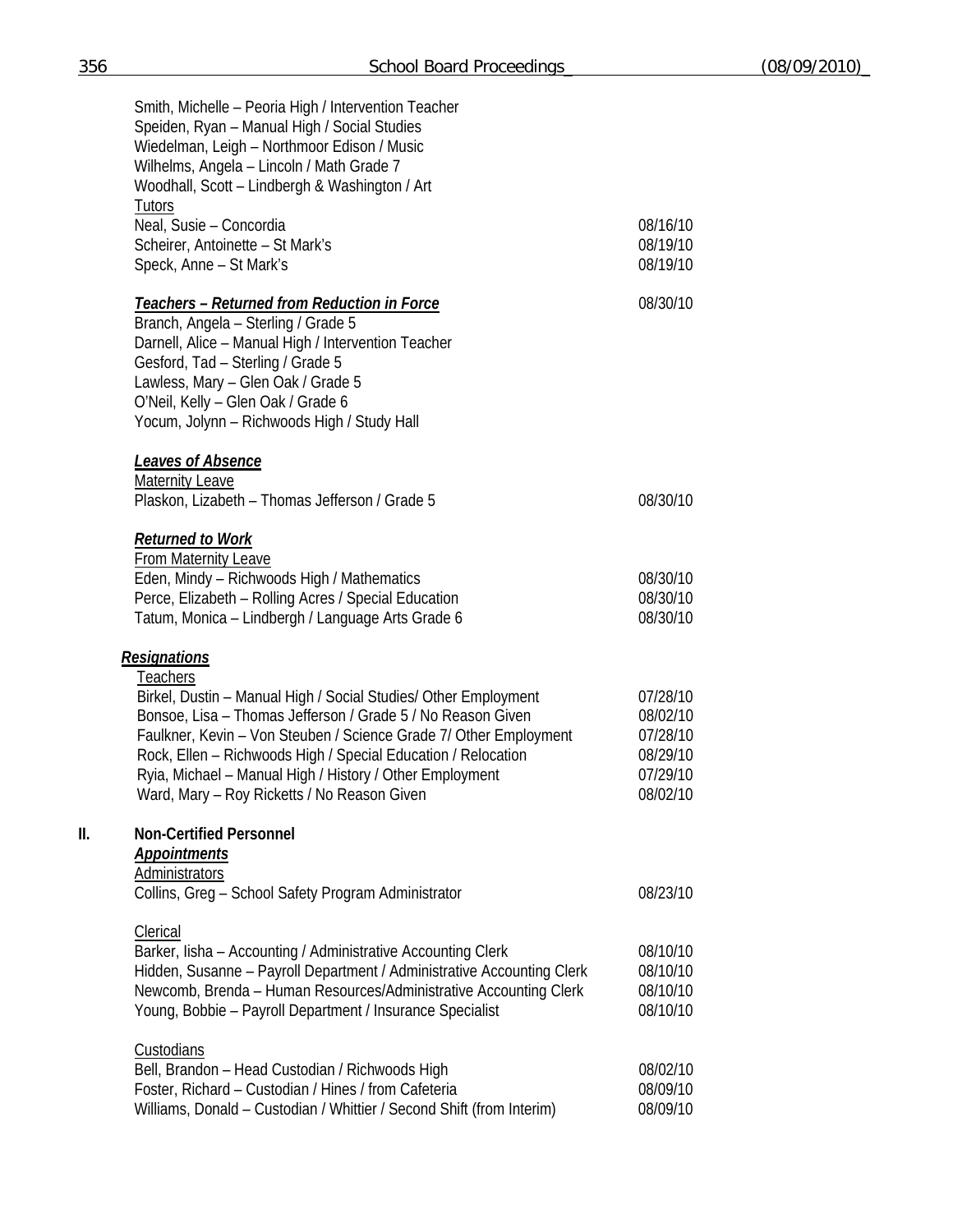| Para-Professionals                                                                                                                                                    | 08/30/10 |
|-----------------------------------------------------------------------------------------------------------------------------------------------------------------------|----------|
| Florey, Erin - Developmental Center / Certified Occupational Therapist Assistant<br>McCloud, Courtney - Developmental Center / Certified Occupational Therapist Asst. |          |
| <b>Transportation</b>                                                                                                                                                 |          |
| Ballard, Darin - Head Technician / from Driver                                                                                                                        | 08/10/10 |
| Kester, Jacob - Mechanic / Maintenance Technician                                                                                                                     | 08/10/10 |
| Randle, Sr., Lance - Field Supervisor / from Driver                                                                                                                   | 07/27/10 |
| Young, Nicholas - Driver                                                                                                                                              | 08/10/10 |
| <b>Returned From Reduction in Force</b>                                                                                                                               |          |
| Clerical                                                                                                                                                              |          |
| Adkins, Rita - Glen Oak / Clerk Part-Time                                                                                                                             | 08/30/10 |
| <b>Teacher Assistants Returned from Reduction in Force</b>                                                                                                            | 08/30/10 |
| Blake, Alicia - Manual High                                                                                                                                           |          |
| Blake, Valerie - Lincoln                                                                                                                                              |          |
| Bockler, Mary - Thomas Jefferson                                                                                                                                      |          |
| Bostick, Lynnann - Sterling                                                                                                                                           |          |
| Brown, Christopher - Woodrow Wilson                                                                                                                                   |          |
| Chamblin, Traci - Woodrow Wilson                                                                                                                                      |          |
| Citchen-Hughes, Leatha - Peoria High                                                                                                                                  |          |
| Cornish, Kenneth - Kellar                                                                                                                                             |          |
| Couri, Elizabeth - Valeska Hinton                                                                                                                                     |          |
| Craven, Katrina - Roosevelt                                                                                                                                           |          |
| Danner, Laura - Rolling Acres Edison                                                                                                                                  |          |
| Davis-Brooks, Tiffany - Manual High                                                                                                                                   |          |
| Dykstra, Donna - Location TBD                                                                                                                                         |          |
| Eichhorn, Amy - Thomas Jefferson Developmental Center                                                                                                                 |          |
| Feinberg, Jill - Thomas Jefferson                                                                                                                                     |          |
| Harlan, Glenda - Trewyn                                                                                                                                               |          |
| Hentrich, Angela - Sterling Pre-K                                                                                                                                     |          |
| Holmes, Joelyn - Northmoor Edison                                                                                                                                     |          |
| Hume, Craig - Richwoods High                                                                                                                                          |          |
| Jackson, Shantez - Jamieson                                                                                                                                           |          |
| Johnson, Gail - Manual High                                                                                                                                           |          |
| Johnson, Teren - Day Treatment                                                                                                                                        |          |
| Kastelic, Georgie - Von Steuben                                                                                                                                       |          |
| Kipfer, Karla - Trewyn                                                                                                                                                |          |
| Klein, Amy - Sterling                                                                                                                                                 |          |
| Kramer, Anthony - Trewyn                                                                                                                                              |          |
| Laster, Retha - Calvin Coolidge                                                                                                                                       |          |
| Lumsargis, Maria - Harrison                                                                                                                                           |          |
| Martha, Christine - Irving                                                                                                                                            |          |
| Mason, Nicole - Richwoods High                                                                                                                                        |          |
|                                                                                                                                                                       |          |
| Means, Katrina - Manual High                                                                                                                                          |          |
| Melvin, Joyce - Developmental Center                                                                                                                                  |          |
| Meyer, Simone - Lincoln                                                                                                                                               |          |
| Nunez, Sonya - Roosevelt                                                                                                                                              |          |
| Ohlemiller, Ann - Thomas Jefferson                                                                                                                                    |          |
| Ortiz-Rosario, Emilda - Irving                                                                                                                                        |          |
| Osborne, Deanna - Richwoods High / Computer Aide                                                                                                                      |          |
| Pankey, Ayana - Glen Oak Pre-K                                                                                                                                        |          |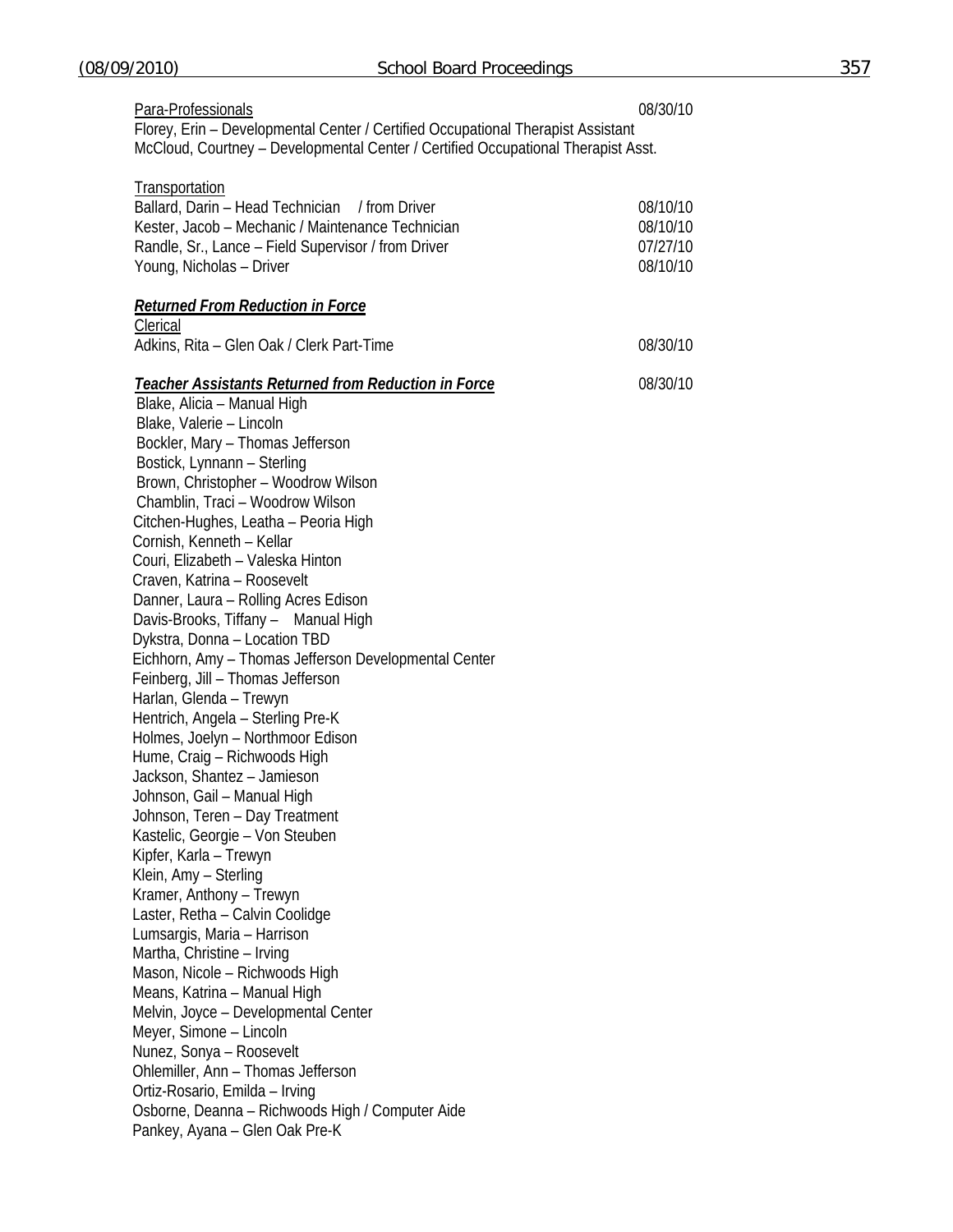| Polk-Johnson, Luendia - Valeska Hinton<br>Price, David - Jamieson<br>Scherr, Beth - Whittier<br>Schlink, Susanne - Developmental Center<br>Schmidgall, Libby - Woodrow Wilson<br>Schopp, Diane - Day Treatment<br>Schwarzentraub, Connie - Roosevelt / Computer Aide<br>Shaw, Mildred - Thomas Jefferson<br>Sippel, Nichol - Lincoln<br>Stacy, Franklin - Greeley Alternative<br>Todd, Latocha - Roosevelt<br>Ware, Tracy - Hines<br>Webster, Tagwana - Harrison<br>Williams, David - Manual High<br>Wright, Pamela - Sterling |                       |
|--------------------------------------------------------------------------------------------------------------------------------------------------------------------------------------------------------------------------------------------------------------------------------------------------------------------------------------------------------------------------------------------------------------------------------------------------------------------------------------------------------------------------------|-----------------------|
| <b>Leaves of Absence</b>                                                                                                                                                                                                                                                                                                                                                                                                                                                                                                       |                       |
| Clerical<br>Adkins, Rachel - Clerk / Woodrow Wilson / Educational                                                                                                                                                                                                                                                                                                                                                                                                                                                              | $08/16/10 - 11/15/10$ |
| Transportation<br>Moredock, Nancy - Monitor / Disability Leave without Pay                                                                                                                                                                                                                                                                                                                                                                                                                                                     | 08/31/10              |
| <b>Rescinded</b> (Never Started in Position)<br>McCulla, Shasta - Woodrow Wilson / Physical Therapy Assistant                                                                                                                                                                                                                                                                                                                                                                                                                  | 08/09/10              |
| Retirements<br>Cafeteria                                                                                                                                                                                                                                                                                                                                                                                                                                                                                                       |                       |
| Merkle, Marlene - Woodruff High                                                                                                                                                                                                                                                                                                                                                                                                                                                                                                | 08/30/10              |
| Clerical<br>McDowell, Judy - Valeska Hinton (Corrected Date from 05/31/10)                                                                                                                                                                                                                                                                                                                                                                                                                                                     | 05/31/11              |
| <b>Teacher Aides</b><br>Clemons, Vicki - Valeska Hinton                                                                                                                                                                                                                                                                                                                                                                                                                                                                        |                       |
| Jenkins, Martha - Greeley Alternative                                                                                                                                                                                                                                                                                                                                                                                                                                                                                          | 07/16/10<br>06/04/10  |
|                                                                                                                                                                                                                                                                                                                                                                                                                                                                                                                                |                       |
| <b>Resignations</b><br><b>Clerks</b>                                                                                                                                                                                                                                                                                                                                                                                                                                                                                           |                       |
| Martin, Janet - Manual High / No Reason Given<br>Romane, Joylyn - Blaine Sumner / Other Employment                                                                                                                                                                                                                                                                                                                                                                                                                             | 08/31/10<br>08/10/10  |
| Swisher, Pamela - Administration / Moving from Area                                                                                                                                                                                                                                                                                                                                                                                                                                                                            | 08/06/10              |
| Para-Professionals<br>Kirkton, Janet - ROTC Instructor / Other Employment                                                                                                                                                                                                                                                                                                                                                                                                                                                      | 08/09/10              |
| <b>Teacher Aides</b>                                                                                                                                                                                                                                                                                                                                                                                                                                                                                                           |                       |
| Helms, Rosalind - Columbia / Declined Position<br>Holzhauer, Nicole - Von Steuben / Other Employment                                                                                                                                                                                                                                                                                                                                                                                                                           | 08/04/10<br>08/17/10  |
|                                                                                                                                                                                                                                                                                                                                                                                                                                                                                                                                |                       |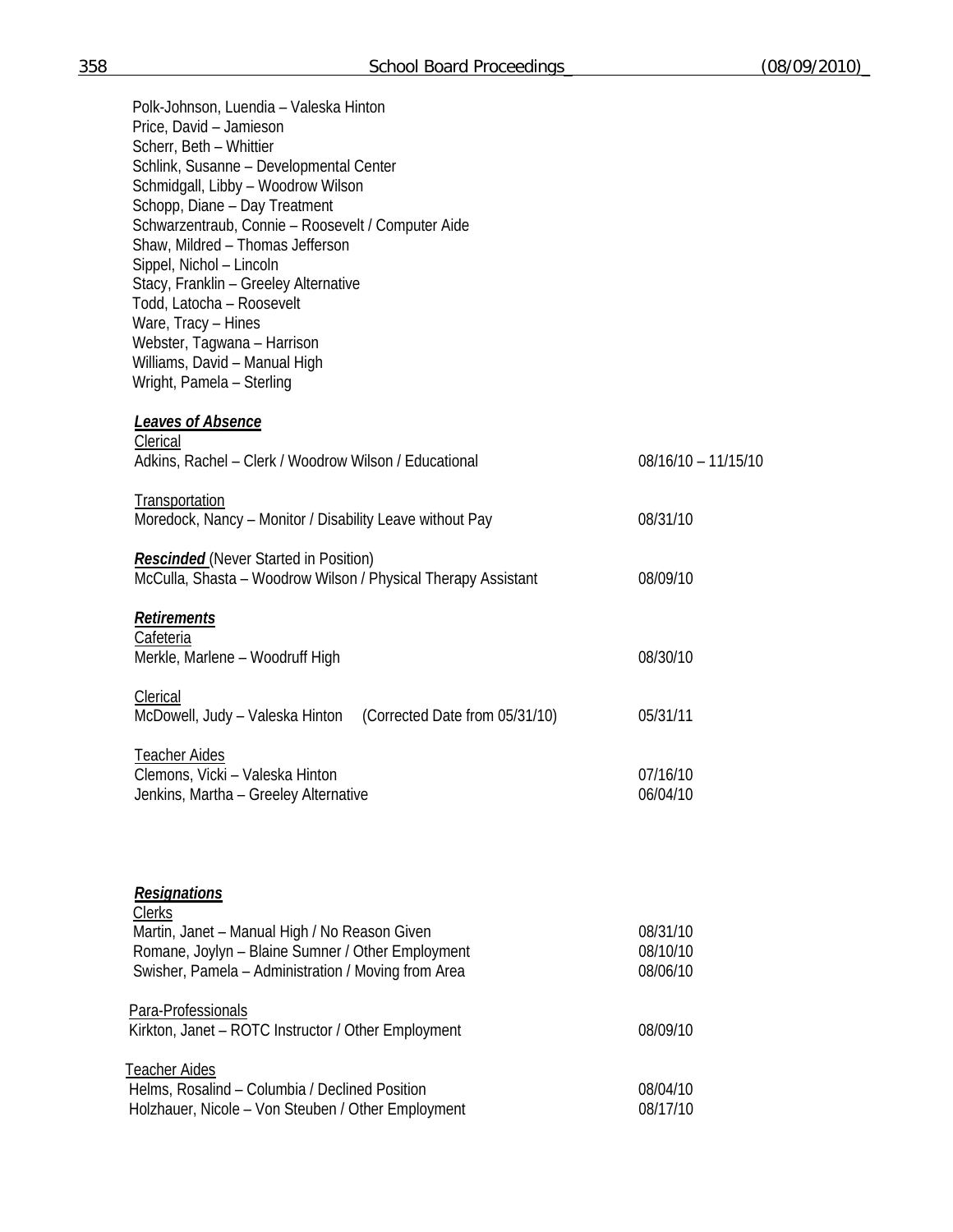#### **III. Certified Substitutes**

# *Resignations*

|     | Teachers                                                  |          |
|-----|-----------------------------------------------------------|----------|
|     | Chapman, Kristen - Other Employment                       | 08/03/10 |
|     | Craddock, Jack - Not Returning for 2010-2011 School Year  | 07/26/10 |
|     | Jenkins, Joseph - Personal Reasons                        | 07/27/10 |
|     | Nathan, Charles - Not Returning for 2010-2011 School Year | 07/31/10 |
|     | Van Doren, Stephanie – Other Employment                   | 07/22/10 |
| IV. | <b>Non-Certified Substitutes</b>                          |          |
|     | Appointments                                              |          |
|     | <b>Teacher Aides</b>                                      |          |
|     | Jackson, Karen - From Honorable Dismissal                 | 07/29/10 |
|     | Whelan, Theresa - From Honorable Dismissal                | 08/02/10 |
|     | <b>Resignations</b>                                       |          |
|     | <b>Behavioral Attendants</b>                              |          |
|     | Williams, Lisa - No Reason Given                          | 08/02/10 |

#### **Addendum**

*Tenured Teacher Placements* 08/30/10 Fauser, Jeffrey – Manual High / Science Fleming, Betina – Washington / English Grades 5 & 6 Harless, McKenna – Thomas Jefferson / Technology Prep Lewellyn, Michael – Peoria High / Biology McCoy, Barbara – Hines / Grade 1 Nielson, Katherine – Hines & Washington / Special Education Prescott, Jennifer – Washington / History Smothers, June – Franklin Edison / Special Education

On roll call, 7 ayes. Motion carried.

**TRAVEL REQUESTS** – Moved by Stowell, seconded by Petelle, to approve of the travel requests as presented by the administration. (Copy is on file in the board secretary's office.)

On roll call, 7 ayes. Motion carried.

## **DELIBERATION AGENDA** –

**CHANGES TO HIGH SCHOOL DRESS CODE:** Moved by Ross, seconded by Parker, to approve the implementation of the High School Dress Code for the 2010-2011 school year.

On roll call, 7 ayes. Motion carried.

**CONTRACT WITH AECOM FOR LIFE SAFETY SURVEY ENGINEERING SERVICES:** Moved by Parker, seconded by Stowell, to approve the contract with AECOM for life safety survey services as presented.

On roll call, 7 ayes. Motion carried.